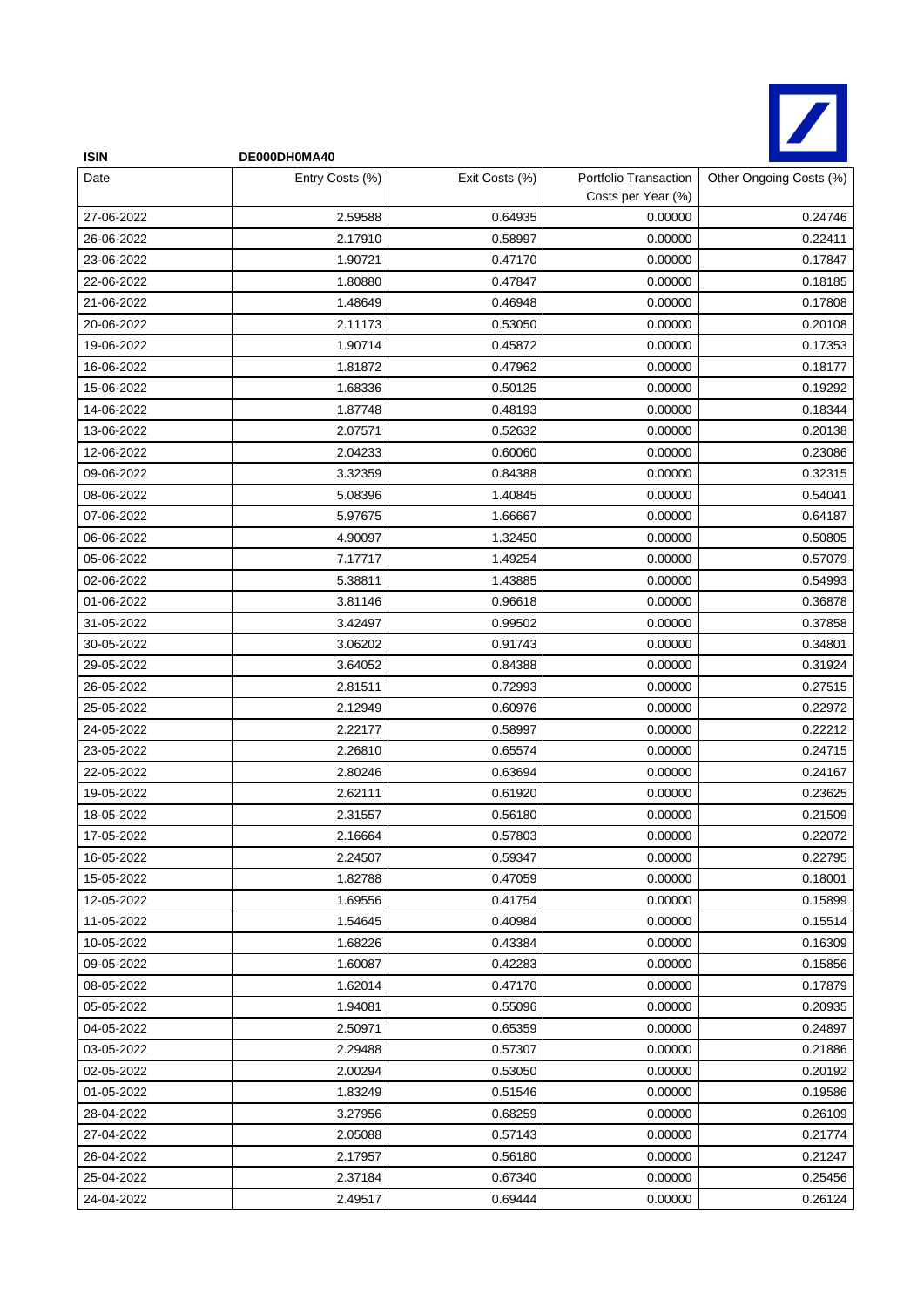| 21-04-2022 | 2.97410  | 0.91324 | 0.00000 | 0.34422 |
|------------|----------|---------|---------|---------|
| 20-04-2022 | 10.29852 | 2.02020 | 0.00000 | 0.76341 |
| 19-04-2022 | 5.37138  | 1.11732 | 0.00000 | 0.42209 |
| 18-04-2022 | 4.63874  | 1.09290 | 0.00000 | 0.41347 |
| 13-04-2022 | 4.51694  | 1.16279 | 0.00000 | 0.43636 |
| 12-04-2022 | 3.32272  | 0.86957 | 0.00000 | 0.32658 |
| 11-04-2022 | 2.80042  | 0.83333 | 0.00000 | 0.31149 |
| 10-04-2022 | 3.18113  | 0.98039 | 0.00000 | 0.36633 |
| 07-04-2022 | 3.58596  | 1.00503 | 0.00000 | 0.37705 |
| 06-04-2022 | 4.38566  | 1.14286 | 0.00000 | 0.42939 |
| 05-04-2022 | 4.92133  | 1.41844 | 0.00000 | 0.53449 |
| 04-04-2022 | 7.93019  | 1.86916 | 0.00000 | 0.70174 |
| 03-04-2022 | 6.55980  | 1.55039 | 0.00000 | 0.57754 |
| 31-03-2022 | 5.48714  | 1.38889 | 0.00000 | 0.51512 |
| 30-03-2022 | 4.53395  | 1.36054 | 0.00000 | 0.50073 |
| 29-03-2022 | 6.75792  | 1.58730 | 0.00000 | 0.58654 |
| 28-03-2022 | 5.90628  | 1.39860 | 0.00000 | 0.52203 |
| 27-03-2022 | 4.78505  | 1.44928 | 0.00000 | 0.54185 |
| 25-03-2022 | 3.69131  | 1.10497 | 0.00000 | 0.41032 |
| 24-03-2022 | 3.84926  | 1.03627 | 0.00000 | 0.38442 |
| 23-03-2022 | 3.64827  | 0.96154 | 0.00000 | 0.35574 |
| 22-03-2022 | 3.35510  | 0.89286 | 0.00000 | 0.33014 |
| 21-03-2022 | 3.46992  | 0.93458 | 0.00000 | 0.34395 |
| 18-03-2022 | 3.32873  | 0.86580 | 0.00000 | 0.31799 |
| 17-03-2022 | 3.24330  | 0.76628 | 0.00000 | 0.28091 |
| 16-03-2022 | 2.74554  | 0.64103 | 0.00000 | 0.23517 |
| 15-03-2022 | 1.85682  | 0.49628 | 0.00000 | 0.17968 |
| 14-03-2022 | 2.15556  | 0.59347 | 0.00000 | 0.21752 |
| 11-03-2022 | 2.09491  | 0.56338 | 0.00000 | 0.20565 |
| 10-03-2022 | 1.79546  | 0.52356 | 0.00000 | 0.18941 |
| 09-03-2022 | 2.16337  | 0.50505 | 0.00000 | 0.18409 |
| 08-03-2022 | 2.00138  | 0.50761 | 0.00000 | 0.18633 |
| 07-03-2022 | 2.64199  | 0.65789 | 0.00000 | 0.24386 |
| 04-03-2022 | 2.07917  | 0.63492 | 0.00000 | 0.23193 |
| 03-03-2022 | 4.00216  | 0.80972 | 0.00000 | 0.29641 |
| 02-03-2022 | 1.65600  | 0.64103 | 0.00000 | 0.23315 |
| 01-03-2022 | 1.59382  | 0.74349 | 0.00000 | 0.26772 |
| 28-02-2022 | 1.22208  | 0.58309 | 0.00000 | 0.20922 |
| 25-02-2022 | 1.09842  | 0.53191 | 0.00000 | 0.18997 |
| 24-02-2022 | 0.98096  | 0.54945 | 0.00000 | 0.19522 |
| 23-02-2022 | 1.85909  | 0.65789 | 0.00000 | 0.23343 |
| 22-02-2022 | 1.27146  | 0.60976 | 0.00000 | 0.21605 |
| 21-02-2022 | 1.61560  | 0.62696 | 0.00000 | 0.22165 |
| 18-02-2022 | 1.69185  | 0.68729 | 0.00000 | 0.24371 |
| 17-02-2022 | 1.29852  | 0.65147 | 0.00000 | 0.23083 |
| 15-02-2022 | 1.59971  | 0.63291 | 0.00000 | 0.22437 |
| 14-02-2022 | 1.28608  | 0.56022 | 0.00000 | 0.19817 |
| 11-02-2022 | 1.49099  | 0.61920 | 0.00000 | 0.21842 |
| 10-02-2022 | 1.42190  | 0.69930 | 0.00000 | 0.24651 |
| 09-02-2022 | 1.29876  | 0.64516 | 0.00000 | 0.22745 |
| 08-02-2022 | 1.61793  | 0.67568 | 0.00000 | 0.23890 |
| 07-02-2022 | 1.56049  | 0.60241 | 0.00000 | 0.21166 |
| 04-02-2022 | 1.24555  | 0.63694 | 0.00000 | 0.22338 |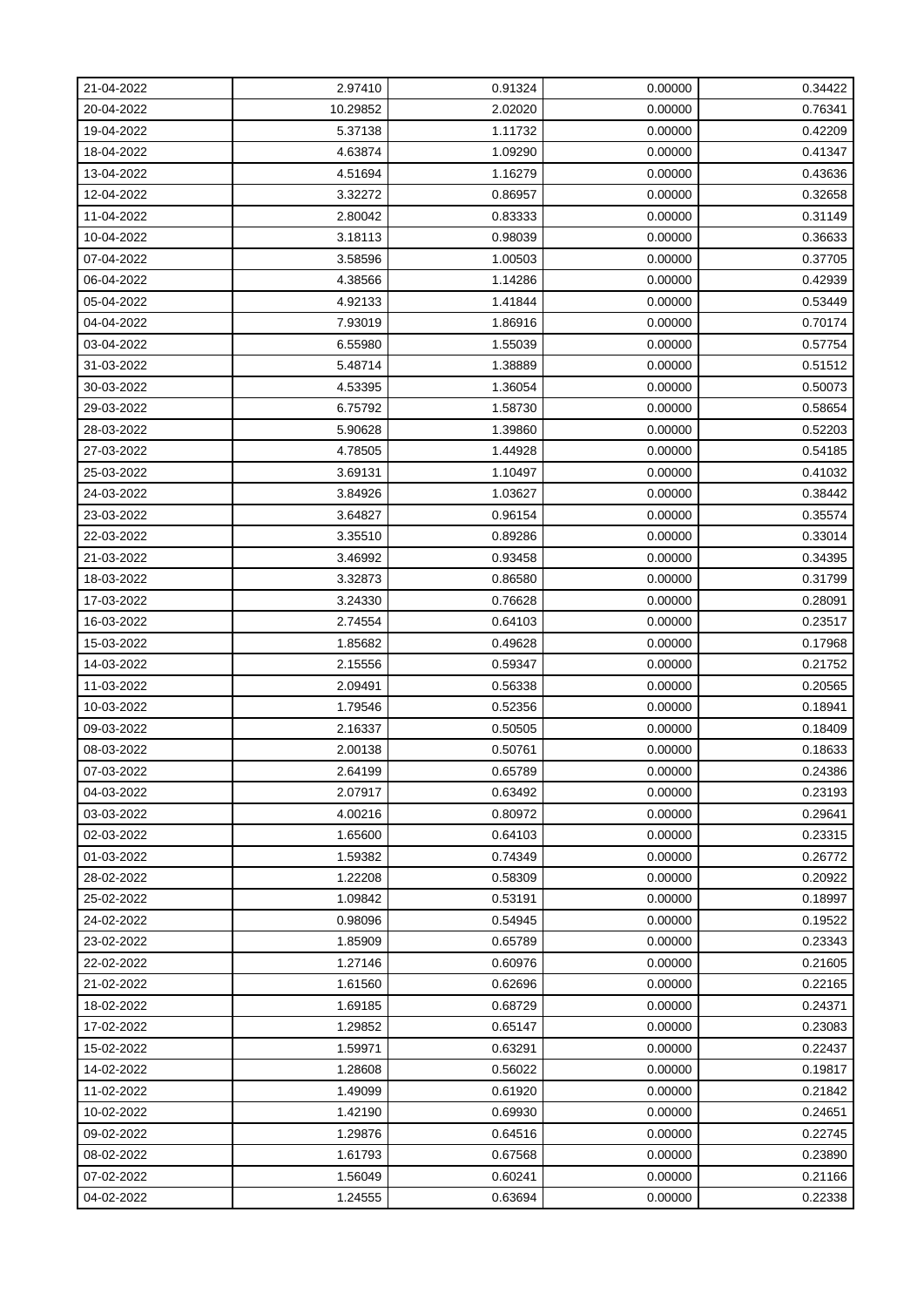| 03-02-2022 | 1.48447 | 0.63898 | 0.00000 | 0.22751 |
|------------|---------|---------|---------|---------|
| 02-02-2022 | 1.52861 | 0.64516 | 0.00000 | 0.22999 |
| 01-02-2022 | 1.87106 | 0.69204 | 0.00000 | 0.24777 |
| 31-01-2022 | 1.52920 | 0.59880 | 0.00000 | 0.21486 |
| 28-01-2022 | 1.26274 | 0.58824 | 0.00000 | 0.21126 |
| 27-01-2022 | 1.45621 | 0.65359 | 0.00000 | 0.23483 |
| 26-01-2022 | 1.93361 | 0.84034 | 0.00000 | 0.30213 |
| 25-01-2022 | 1.41014 | 0.70175 | 0.00000 | 0.25076 |
| 24-01-2022 | 1.75157 | 0.79365 | 0.00000 | 0.28382 |
| 21-01-2022 | 2.23509 | 0.97087 | 0.00000 | 0.34862 |
| 20-01-2022 | 2.91423 | 1.09290 | 0.00000 | 0.39318 |
| 19-01-2022 | 2.88516 | 1.11732 | 0.00000 | 0.40236 |
| 18-01-2022 | 2.38634 | 1.01523 | 0.00000 | 0.36298 |
| 17-01-2022 | 2.33872 | 1.01010 | 0.00000 | 0.36013 |
| 14-01-2022 | 2.73456 | 1.14943 | 0.00000 | 0.40971 |
| 13-01-2022 | 2.94940 | 1.09890 | 0.00000 | 0.39120 |
| 12-01-2022 | 1.95615 | 0.88106 | 0.00000 | 0.31455 |
| 11-01-2022 | 1.81854 | 0.68966 | 0.00000 | 0.24513 |
| 10-01-2022 | 1.51019 | 0.71685 | 0.00000 | 0.25527 |
| 07-01-2022 | 1.40508 | 0.57307 | 0.00000 | 0.20289 |
| 06-01-2022 | 0.97253 | 0.50125 | 0.00000 | 0.17656 |
| 05-01-2022 | 1.37380 | 0.58140 | 0.00000 | 0.20613 |
| 04-01-2022 | 1.12861 | 0.54795 | 0.00000 | 0.19393 |
| 03-01-2022 | 1.21564 | 0.63091 | 0.00000 | 0.22333 |
| 31-12-2021 | 1.07901 | 0.51948 | 0.00000 | 0.18277 |
| 30-12-2021 | 0.98552 | 0.48900 | 0.00000 | 0.17203 |
| 29-12-2021 | 1.17354 | 0.47393 | 0.00000 | 0.16680 |
| 28-12-2021 | 1.05137 | 0.49505 | 0.00000 | 0.17385 |
| 27-12-2021 | 1.07354 | 0.46729 | 0.00000 | 0.16400 |
| 23-12-2021 | 1.18878 | 0.46948 | 0.00000 | 0.16467 |
| 22-12-2021 | 0.89936 | 0.41667 | 0.00000 | 0.14565 |
| 21-12-2021 | 0.97335 | 0.39920 | 0.00000 | 0.13900 |
| 20-12-2021 | 0.91312 | 0.40241 | 0.00000 | 0.14064 |
| 17-12-2021 | 1.09982 | 0.48900 | 0.00000 | 0.17156 |
| 16-12-2021 | 1.06934 | 0.49261 | 0.00000 | 0.17315 |
| 15-12-2021 | 0.88856 | 0.43860 | 0.00000 | 0.15377 |
| 14-12-2021 | 0.97999 | 0.47393 | 0.00000 | 0.16668 |
| 13-12-2021 | 1.16916 | 0.52493 | 0.00000 | 0.18585 |
| 10-12-2021 | 1.34028 | 0.54645 | 0.00000 | 0.19353 |
| 09-12-2021 | 1.43221 | 0.59701 | 0.00000 | 0.21154 |
| 08-12-2021 | 1.44325 | 0.60790 | 0.00000 | 0.21654 |
| 07-12-2021 | 1.41599 | 0.54054 | 0.00000 | 0.19179 |
| 06-12-2021 | 1.19267 | 0.47281 | 0.00000 | 0.16622 |
| 03-12-2021 | 0.98619 | 0.44944 | 0.00000 | 0.15762 |
| 02-12-2021 | 1.02059 | 0.48077 | 0.00000 | 0.16881 |
| 01-12-2021 | 1.28362 | 0.50125 | 0.00000 | 0.17637 |
| 30-11-2021 | 1.02328 | 0.46296 | 0.00000 | 0.16176 |
| 29-11-2021 | 1.19422 | 0.51414 | 0.00000 | 0.18158 |
| 26-11-2021 | 0.89950 | 0.49505 | 0.00000 | 0.17493 |
| 25-11-2021 | 1.49356 | 0.59524 | 0.00000 | 0.21273 |
| 24-11-2021 | 1.14761 | 0.56980 | 0.00000 | 0.20318 |
| 23-11-2021 | 1.01414 | 0.51546 | 0.00000 | 0.18248 |
| 22-11-2021 | 1.45979 | 0.60976 | 0.00000 | 0.21701 |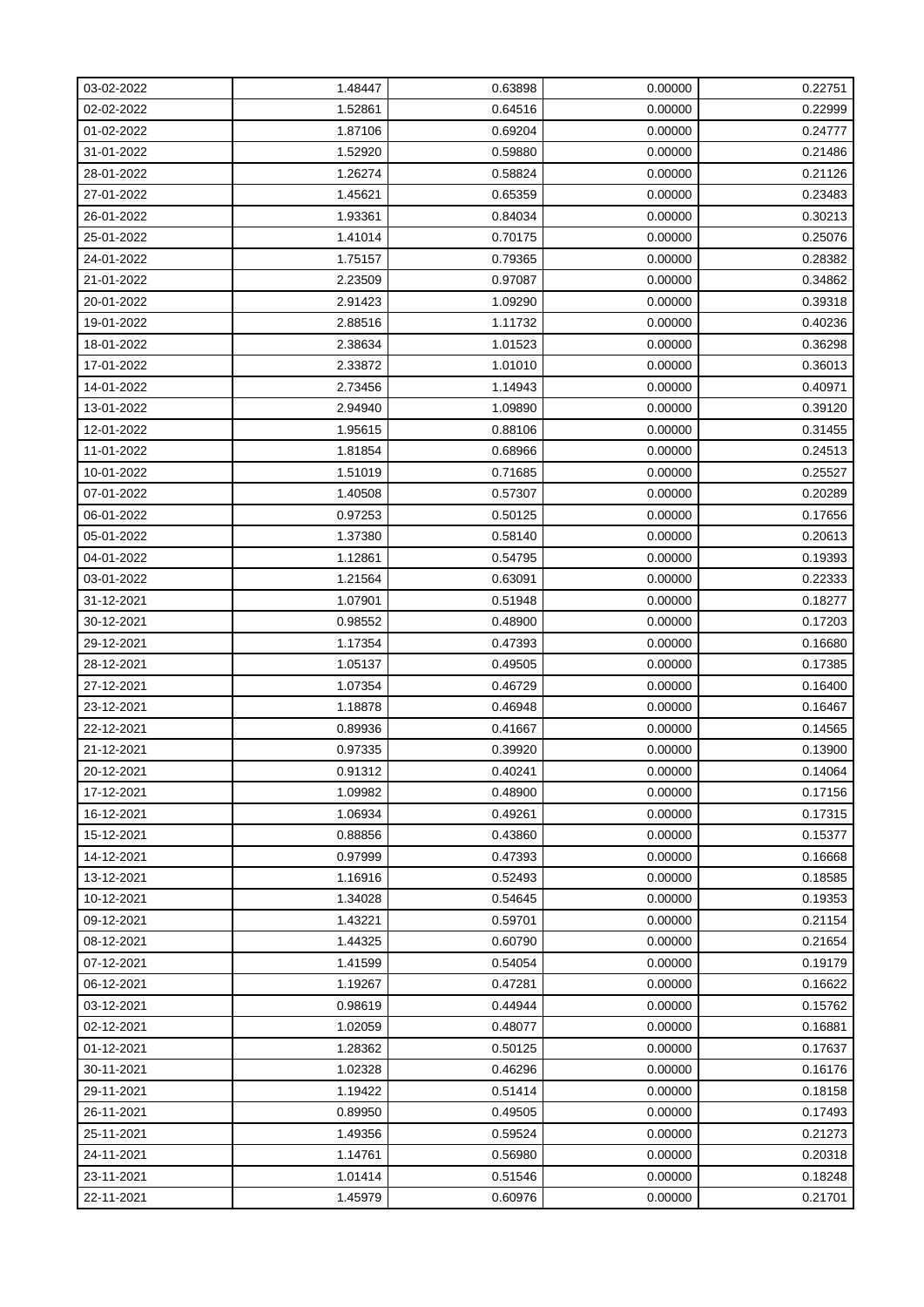| 19-11-2021 | 1.32701 | 0.64725 | 0.00000 | 0.22999 |
|------------|---------|---------|---------|---------|
| 18-11-2021 | 1.52445 | 0.64935 | 0.00000 | 0.23071 |
| 17-11-2021 | 1.61525 | 0.75472 | 0.00000 | 0.26964 |
| 16-11-2021 | 1.56210 | 0.78431 | 0.00000 | 0.27954 |
| 15-11-2021 | 2.05059 | 0.79365 | 0.00000 | 0.28085 |
| 12-11-2021 | 1.56333 | 0.66667 | 0.00000 | 0.23458 |
| 11-11-2021 | 1.73193 | 0.77821 | 0.00000 | 0.27482 |
| 10-11-2021 | 2.72075 | 1.09890 | 0.00000 | 0.38755 |
| 09-11-2021 | 2.14289 | 1.04712 | 0.00000 | 0.36847 |
| 08-11-2021 | 2.25240 | 0.98522 | 0.00000 | 0.34680 |
| 05-11-2021 | 1.99862 | 0.92593 | 0.00000 | 0.32623 |
| 04-11-2021 | 2.65384 | 1.16279 | 0.00000 | 0.41128 |
| 03-11-2021 | 2.47370 | 1.14286 | 0.00000 | 0.40274 |
| 02-11-2021 | 2.04344 | 1.16959 | 0.00000 | 0.41218 |
| 01-11-2021 | 2.95499 | 1.21951 | 0.00000 | 0.43118 |
| 28-10-2021 | 3.62555 | 1.49254 | 0.00000 | 0.52516 |
| 27-10-2021 | 2.46098 | 1.29870 | 0.00000 | 0.45890 |
| 26-10-2021 | 2.26962 | 1.12994 | 0.00000 | 0.39765 |
| 25-10-2021 | 2.64053 | 1.23457 | 0.00000 | 0.43519 |
| 24-10-2021 | 3.69694 | 1.49254 | 0.00000 | 0.52538 |
| 21-10-2021 | 3.79306 | 1.48148 | 0.00000 | 0.52227 |
| 20-10-2021 | 2.90150 | 1.45985 | 0.00000 | 0.51468 |
| 19-10-2021 | 3.07169 | 1.39860 | 0.00000 | 0.49321 |
| 18-10-2021 | 5.26855 | 1.58730 | 0.00000 | 0.55932 |
| 17-10-2021 | 2.31813 | 1.16959 | 0.00000 | 0.41221 |
| 14-10-2021 | 3.38067 | 1.41844 | 0.00000 | 0.50081 |
| 13-10-2021 | 3.01175 | 1.10497 | 0.00000 | 0.38839 |
| 12-10-2021 | 2.23327 | 0.93897 | 0.00000 | 0.33045 |
| 11-10-2021 | 1.78837 | 0.85470 | 0.00000 | 0.29975 |
| 10-10-2021 | 2.46931 | 0.91324 | 0.00000 | 0.32045 |
| 07-10-2021 | 1.70380 | 0.68493 | 0.00000 | 0.23902 |
| 06-10-2021 | 1.33933 | 0.63898 | 0.00000 | 0.22179 |
| 05-10-2021 | 1.18480 | 0.56818 | 0.00000 | 0.19664 |
| 04-10-2021 | 1.43287 | 0.61728 | 0.00000 | 0.21360 |
| 03-10-2021 | 1.28681 | 0.59347 | 0.00000 | 0.20477 |
| 30-09-2021 | 0.93946 | 0.48900 | 0.00000 | 0.16779 |
| 29-09-2021 | 1.05164 | 0.49383 | 0.00000 | 0.16916 |
| 28-09-2021 | 1.08616 | 0.52356 | 0.00000 | 0.17875 |
| 27-09-2021 | 1.36534 | 0.56818 | 0.00000 | 0.19454 |
| 26-09-2021 | 1.17885 | 0.55710 | 0.00000 | 0.19033 |
| 23-09-2021 | 1.11170 | 0.51414 | 0.00000 | 0.17442 |
| 22-09-2021 | 1.47944 | 0.53619 | 0.00000 | 0.18239 |
| 21-09-2021 | 1.09252 | 0.43478 | 0.00000 | 0.14626 |
| 20-09-2021 | 1.06774 | 0.46729 | 0.00000 | 0.15771 |
| 19-09-2021 | 0.95259 | 0.43384 | 0.00000 | 0.14609 |
| 16-09-2021 | 1.27309 | 0.55249 | 0.00000 | 0.18731 |
| 15-09-2021 | 1.15981 | 0.55866 | 0.00000 | 0.18940 |
| 14-09-2021 | 1.14709 | 0.52632 | 0.00000 | 0.17721 |
| 13-09-2021 | 1.36045 | 0.54945 | 0.00000 | 0.18533 |
| 12-09-2021 | 1.34476 | 0.52632 | 0.00000 | 0.17777 |
| 09-09-2021 | 1.36536 | 0.59347 | 0.00000 | 0.20042 |
| 08-09-2021 | 1.19878 | 0.49383 | 0.00000 | 0.16595 |
| 07-09-2021 | 1.00594 | 0.50761 | 0.00000 | 0.17053 |